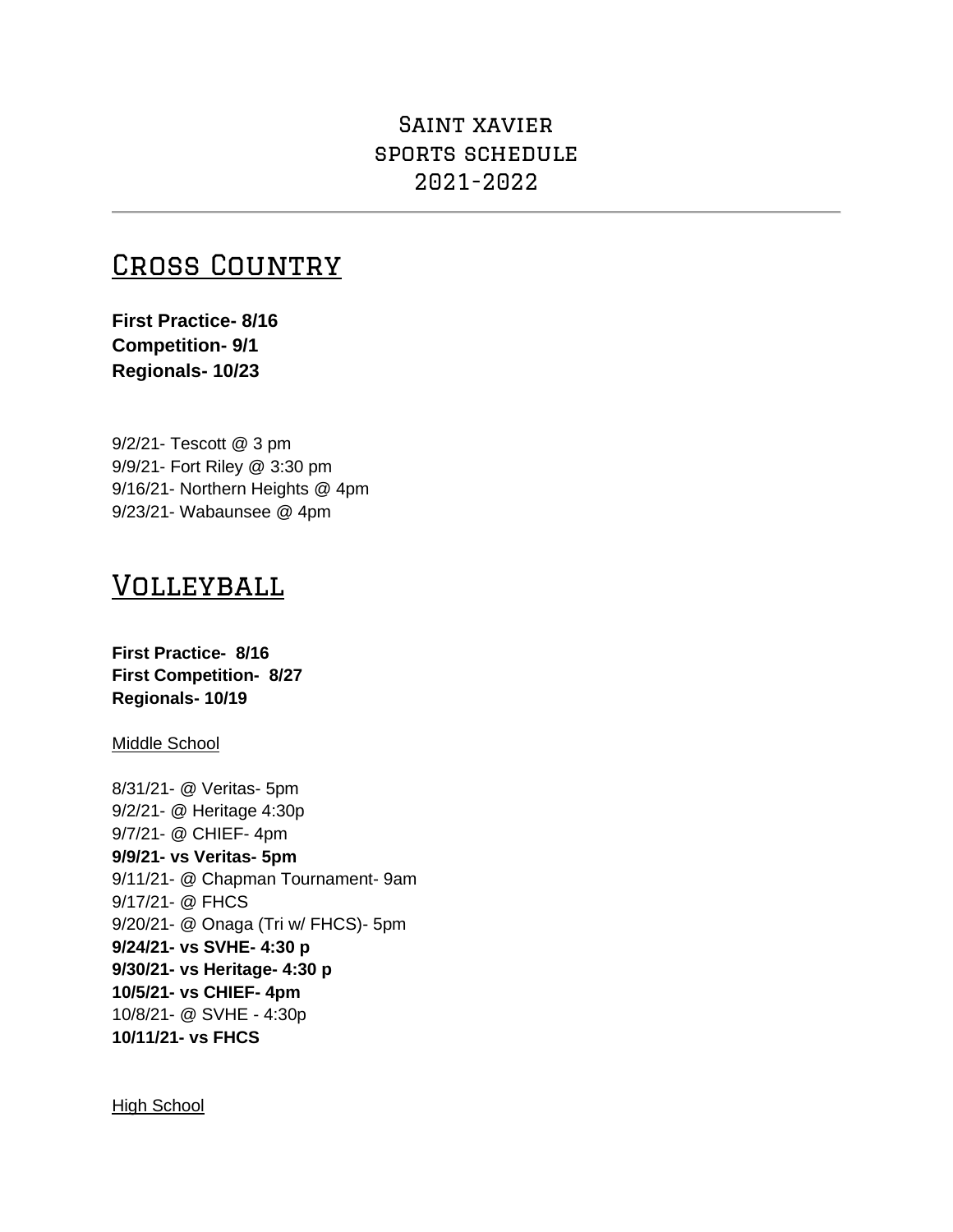8/31/21- @ Veritas 9/2/21- @ Heritage 9/7/21- @ CHIEF **9/9/21- vs Veritas** 9/17/21 - @ FHCS **9/24/21- vs SVHE 9/30/21- vs Heritage 10/5/21- vs CHIEF** 10/8/21- @ SVHE **10/11/21- vs FHCS**

# **BASKETBALL**

### MIDDLE SCHOOL

| 11/8/21- @ Rural Vista  | 5pm (girls, boys)   |
|-------------------------|---------------------|
| 11/15/21- Wakefield     | 4:30p (girls, boys) |
| 12/6/21- vs Heritage    |                     |
| 12/9/21- vs FHCS        | 4:30p (girls, boys) |
| 12/14/21-vs SVHE        | 4:30p (girls, boys) |
| 1/6/22- @ FHCS          | 4:30p (girls, boys) |
| <b>1/8/22- vs CHIEF</b> | 2:00p (girls, boys) |
| 1/11/22- @ SVHE         |                     |
| 1/13/22- @ Heritage     | 4:30p (girls, boys) |
| 1/17/22- vs Solomon     |                     |
| 1/20/22- @ Onaga        | 5pm (girls, boys)   |
| 2/3-2/5/21 @ NEPKL      | (Boys only)         |

**First practice- 11/15 Competition- 12/2 Regionals- 2/21**